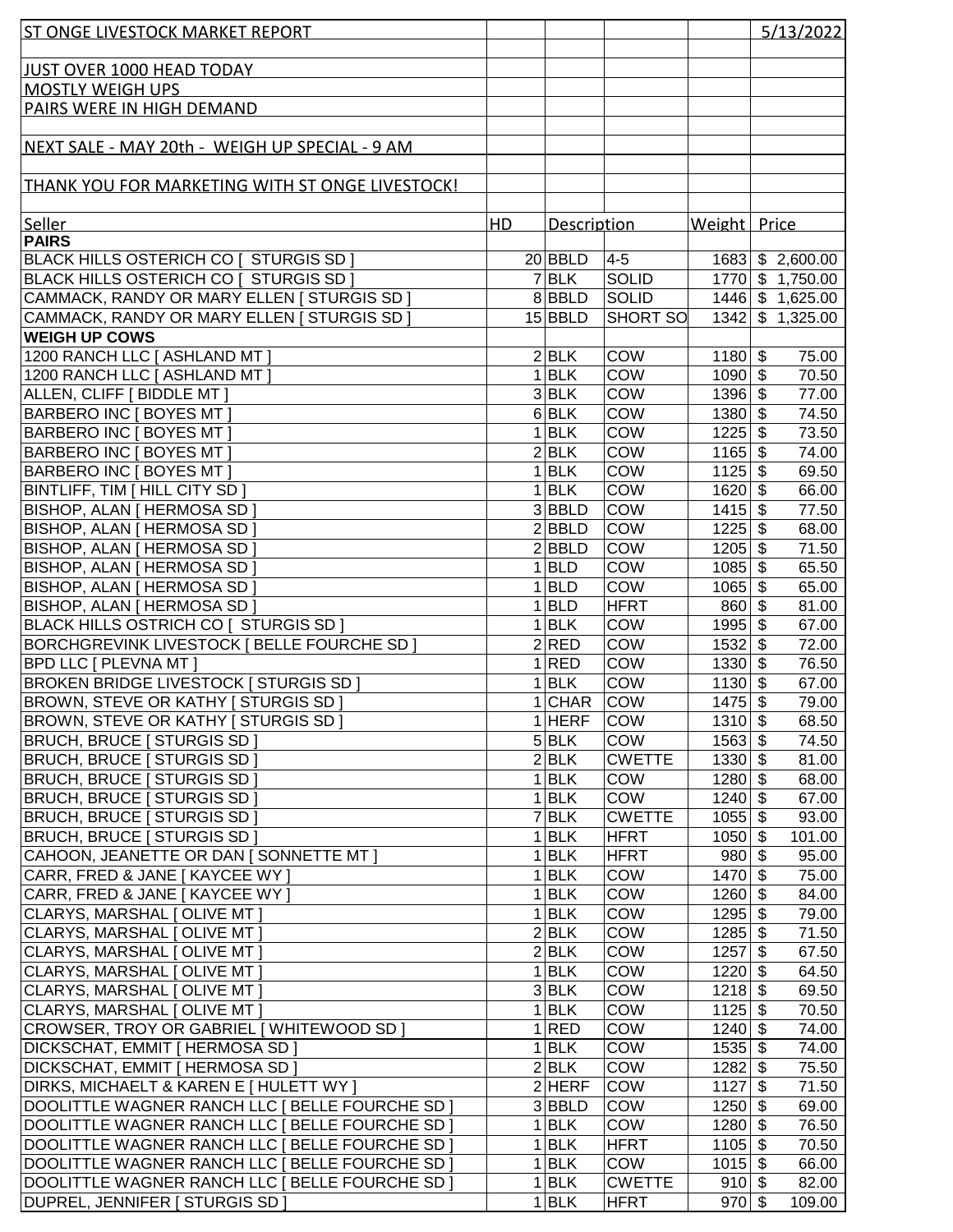| EB RANCH [ BROADUS MT ]                           |   | 5 BLK                     | <b>COW</b>    | 1406      | \$<br>76.50                          |
|---------------------------------------------------|---|---------------------------|---------------|-----------|--------------------------------------|
| EB RANCH [ BROADUS MT ]                           |   | $12$ <b>BLK</b>           | <b>COW</b>    | 1117      | \$<br>73.00                          |
| EB RANCH [ BROADUS MT ]                           |   | $7$ $BLK$                 | COW           | 1044      | \$<br>84.00                          |
| EB RANCH [ BROADUS MT ]                           |   | 4 BLK                     | HFRT          | 1022      | $\boldsymbol{\mathsf{\$}}$<br>100.00 |
| EB RANCH [ BROADUS MT ]                           |   | $17$ BLK                  | HFRT          | 922       | $\boldsymbol{\mathsf{S}}$<br>113.00  |
| ELGIN, JOHN [ BIDDLE MT ]                         | 1 |                           | COW           | 1105      | $\boldsymbol{\mathsf{S}}$<br>81.00   |
| ELGIN, THEODORE OR CATHERINE [ BIDDLE MT ]        |   | 4 BBLD                    | COW           | 1233      | \$<br>72.50                          |
| ELGIN, THEODORE OR CATHERINE [ BIDDLE MT ]        |   | 2 BLK                     | <b>CWETTE</b> | 1240      | \$<br>81.50                          |
| ELGIN, THEODORE OR CATHERINE [ BIDDLE MT ]        |   | 1 BLK                     | COW           | 1180      | $\frac{1}{2}$<br>73.00               |
| ELGIN, THEODORE OR CATHERINE [ BIDDLE MT ]        |   | 1 BLK                     | COW           | 1140      | \$<br>73.50                          |
| ELGIN, THEODORE OR CATHERINE [ BIDDLE MT ]        |   | 1 BLK                     | COW           | 1095      | \$<br>75.00                          |
| ELGIN, THEODORE OR CATHERINE [ BIDDLE MT ]        |   | 1 BLK                     | COW           | 1010      | $\boldsymbol{\mathsf{S}}$<br>66.50   |
| FOOTHILLS RANCH INC [ ST ONGE SD ]                |   | $1$ <b>BLK</b>            | COW           | 1220      | \$<br>73.00                          |
| GATZKE, STEVE [ NEWELL SD ]                       |   | 2 BLK                     | COW           | 1497      | \$<br>75.50                          |
| GEER JOINT REVOCABLE TRUST, D & B   GILLETTE WY   |   | $\overline{2}$ <b>BLK</b> | COW           | 1255      | \$<br>70.50                          |
| GEER JOINT REVOCABLE TRUST, D & B   GILLETTE WY   |   | 2 BLK                     | COW           | 1037      | \$<br>63.00                          |
| GEER JOINT REVOCABLE TRUST, D & B   GILLETTE WY   |   | 2 BLK                     | COW           | 1022      | \$<br>71.50                          |
| GEER JOINT REVOCABLE TRUST, D & B   GILLETTE WY   |   | 1 BLK                     | COW           | 995       | \$<br>64.00                          |
| GEER JOINT REVOCABLE TRUST, D & B [ GILLETTE WY ] |   | 14 B/R                    | COW           | 1174      | \$<br>71.50                          |
| GRANT, MICHAEL R [ WHITEWOOD SD ]                 |   | 1 BLK                     | COW           | 1080      | \$<br>71.50                          |
| GRANT, MICHAEL R [ WHITEWOOD SD ]                 |   | $1 $ BLD                  | COW           | 1345      | $\boldsymbol{\mathsf{\$}}$<br>70.50  |
| GRANT, MICHAEL R [ WHITEWOOD SD ]                 |   | 5 B/R                     | COW           | 1401      | $\boldsymbol{\mathsf{S}}$<br>78.50   |
| GRANT, MICHAEL R [ WHITEWOOD SD ]                 |   | $1 $ RBLD                 | COW           | 1430      | \$<br>71.50                          |
| GRAY, JESS   GILLETTE WY                          |   | $1$ <b>BLK</b>            | COW           | 1005      | $\boldsymbol{\mathsf{S}}$<br>74.00   |
|                                                   |   | 2 CHAR                    | <b>COW</b>    | 1035      | $\frac{1}{2}$<br>76.00               |
| GRUBL, DONALD   STURGIS SD                        |   |                           |               |           |                                      |
| HAGEN, AUSTIN   NISLAND SD                        |   | 1 BLK                     | COW           | 725       | $\frac{1}{2}$<br>90.00               |
| HAGEN, AUSTIN [ NISLAND SD ]                      |   | $1$ HERF                  | <b>COW</b>    | 1280      | \$<br>72.00                          |
| HANSON, MARIAN [ ASHLAND MT ]                     |   | 1 BLK                     | COW           | 1295      | \$<br>66.00                          |
| HANSON, MARIAN [ ASHLAND MT ]                     |   | 1 BLK                     | COW           | 1060      | $\boldsymbol{\mathsf{S}}$<br>100.00  |
| HEART H PARTNERSHIP, LLC [ CAMP CROOK SD ]        |   | $1$ <b>BLK</b>            | COW           | 1470      | $\boldsymbol{\mathsf{S}}$<br>68.00   |
| HEART H PARTNERSHIP, LLC [ CAMP CROOK SD ]        |   | $1$ <b>BLK</b>            | COW           | 1340      | $\boldsymbol{\mathsf{S}}$<br>63.50   |
| HEART H PARTNERSHIP, LLC [ CAMP CROOK SD ]        |   | $3$ <b>BLK</b>            | COW           | 1013      | $\boldsymbol{\mathsf{S}}$<br>63.50   |
| HUMBRACHT BROS [ CAMP CROOK SD ]                  |   | 1 BLK                     | COW           | 1305      | $\frac{1}{2}$<br>67.50               |
| HUMBRACHT BROS [ CAMP CROOK SD ]                  |   | 4 CHAR                    | <b>COW</b>    | 1487      | $\boldsymbol{\mathsf{S}}$<br>66.50   |
| HUMBRACHT BROS [ CAMP CROOK SD ]                  |   | 1 CHAR                    | <b>COW</b>    | 1430      | \$<br>68.00                          |
| IPY RANCH LTD [ DEVILS TOWER WY ]                 |   | $1$ <b>BLK</b>            | <b>HFRT</b>   | 1075      | \$<br>94.00                          |
| KAISER, BRYCE   HERMOSA SD                        |   | 1 BLK                     | <b>COW</b>    | $995$ \$  | 96.00                                |
| KAISER, THOMAS [ HERMOSA SD ]                     |   | 2 BLK                     | HFRT          | $712$ \$  | 72.00                                |
| KAISER, THOMAS   HERMOSA SD                       |   | 1 LH                      | COW           | $910 $ \$ | 71.00                                |
| KAISER, THOMAS   HERMOSA SD                       |   | 1 RED                     | COW           | $800 $ \$ | 82.00                                |
| KAUTZMAN, TED [ CAPITOL MT ]                      |   | 1 BLK                     | COW           | $1325$ \$ | 71.00                                |
| KAUTZMAN, TED [ CAPITOL MT ]                      |   | 1 BLK                     | <b>HFRT</b>   | $1080$ \$ | 72.00                                |
| KAUTZMAN, TED [ CAPITOL MT ]                      |   | $1$ <b>BLK</b>            | <b>COW</b>    | $1080$ \$ | 70.50                                |
| KIEFFER, PAM [ RAPID CITY SD ]                    |   | $6$ BLK                   | COW           | $1285$ \$ | 85.00                                |
| KINGHORN, RAY [ ST ONGE SD ]                      |   | $1$ HERF                  | <b>COW</b>    | $1440$ \$ | 70.50                                |
| LAMPHERE, LANE   STURGIS SD                       |   | 1 RED                     | COW           | $1195$ \$ | 64.00                                |
| LAZY HD LLC [ ST ONGE SD ]                        |   | $1$ <b>BLK</b>            | <b>CWETTE</b> | 1265      | $\sqrt[6]{\frac{1}{2}}$<br>90.00     |
| LINDBLOM, BRAD   HERMOSA SD                       |   | 4 BLK                     | COW           | 1360      | $\boldsymbol{\mathsf{S}}$<br>75.00   |
| LINDBLOM, BRAD   HERMOSA SD                       |   | $3$ <b>BLK</b>            | <b>CWETTE</b> | 1241      | \$<br>83.00                          |
| LINDBLOM, BRAD   HERMOSA SD                       |   | 2 BLK                     | <b>CWETTE</b> | 1170      | \$<br>93.00                          |
| LINDBLOM, BRAD   HERMOSA SD                       |   | 1 BLK                     | <b>CWETTE</b> | 1025      | \$<br>110.00                         |
| LINDBLOM, BRAD   HERMOSA SD                       |   | 1 BLK                     | <b>CWETTE</b> | 1000      | \$<br>95.00                          |
| LINDBLOM, BRAD   HERMOSA SD                       |   | $1$ <b>BLK</b>            | COW           | $980 $ \$ | 70.50                                |
| LINDBLOM, BRAD   HERMOSA SD                       |   | $1$ <b>BLK</b>            | <b>COW</b>    | 965       | \$<br>110.00                         |
| LINDBLOM, BRAD   HERMOSA SD                       |   | 1 BLK                     | HFRT          | $830 $ \$ | 49.00                                |
| MADEARIS, JEFF   PLEVNA MT                        |   | 4 BLK                     | <b>COW</b>    | 1292      | 77.00<br>\$                          |
| MADEARIS, JEFF   PLEVNA MT                        |   | 1 BLK                     | HFRT          | 960       | \$<br>109.00                         |
| MANKIN, BILL & CINDY [ GILLETTE WY ]              |   | $1$ <b>BLK</b>            | <b>COW</b>    | $1090$ \$ | 68.00                                |
| MEINERS, CHARLES [ HERMOSA SD ]                   |   | $1 $ BLD                  | <b>HFRT</b>   | $1190$ \$ | 91.00                                |
| MEINERS, CHARLES [ HERMOSA SD ]                   |   | 1 RED                     | <b>COW</b>    | $1210$ \$ | 70.50                                |
| MEINERS, CHARLES [ HERMOSA SD ]                   |   | $1 $ RBLD                 | HFRT          | $1010$ \$ | 105.00                               |
| MYERS, JAMES H OR MARY M   BELLE FOURCHE SD       |   | $1$ <b>BLK</b>            | COW           | $1350$ \$ | 76.50                                |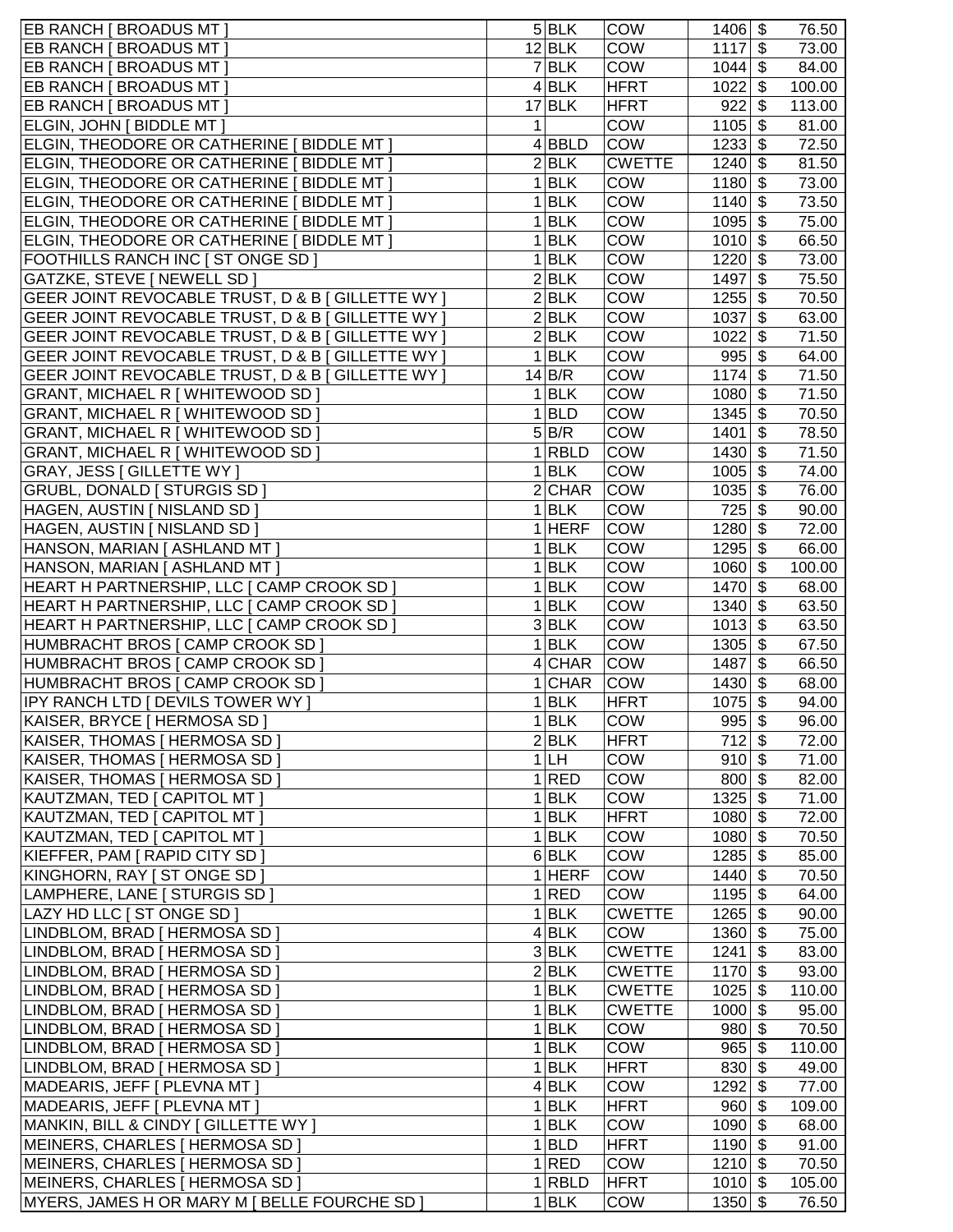| OSHOTO FLYING M OPERATIONS LLC [ GILLETTE WY ]   | 1 BLK           | <b>COW</b>    | \$<br>1235                         | 64.50  |
|--------------------------------------------------|-----------------|---------------|------------------------------------|--------|
| OSHOTO FLYING M OPERATIONS LLC [ GILLETTE WY ]   | 3 BLK           | COW           | $\boldsymbol{\mathsf{S}}$<br>1113  | 87.00  |
| PAINTER, JOE OR CINDY [ BUFFALO SD ]             | 4 BBLD          | COW           | 1392<br>\$                         | 71.50  |
| PAINTER, JOE OR CINDY [ BUFFALO SD ]             | 1 BLK           | COW           | 1265<br>\$                         | 60.00  |
| PAINTER, JOE OR CINDY [ BUFFALO SD ]             | 1 BLK           | <b>CWETTE</b> | \$<br>1090                         | 86.00  |
| PAINTER, JOE OR CINDY [ BUFFALO SD ]             | 1 BLK           | <b>COW</b>    | 1065<br>\$                         | 70.00  |
| PAINTER, JOE OR CINDY [ BUFFALO SD ]             | 3 BLK           | <b>COW</b>    | 871<br>\$                          | 110.00 |
| PAULSEN, MITCH OR MITCHELL [ CUSTER SD ]         | 1 BLK           | COW           | $\boldsymbol{\mathsf{S}}$<br>1155  | 68.00  |
| PERSSON, BENJAMIN EARL [ GILLETTE WY ]           | $\overline{2}$  | COW           | 1130<br>\$                         | 65.50  |
| PERSSON, BENJAMIN EARL [ GILLETTE WY ]           | 2 BLK           | COW           | 1280<br>\$                         | 76.00  |
| PERSSON, BENJAMIN EARL [ GILLETTE WY ]           | 1 BLK           | COW           | 1270<br>$\boldsymbol{\mathsf{\$}}$ | 68.50  |
| PERSSON, BENJAMIN EARL [ GILLETTE WY ]           | 1 BLK           | <b>COW</b>    | 1020<br>\$                         | 74.00  |
| PERSSON, TERRANCE CARL & CINDY LOU   GILLETTE WY | 1 BLK           | <b>COW</b>    | $\frac{1}{2}$<br>1350              | 68.50  |
| PERSSON, TERRANCE CARL & CINDY LOU   GILLETTE WY | 1 BLK           | COW           | $\boldsymbol{\mathsf{S}}$<br>1265  | 77.00  |
| PERSSON, TERRANCE CARL & CINDY LOU   GILLETTE WY | $1$ <b>BLK</b>  | COW           | $\boldsymbol{\mathsf{S}}$<br>1115  | 66.50  |
| PRICE, DAVE [ HAMMOND MT ]                       | $1$ <b>BLK</b>  | COW           | $\boldsymbol{\mathsf{S}}$<br>1245  | 75.50  |
| PRICE, DAVE [ HAMMOND MT ]                       | $1$ <b>BLK</b>  | <b>CWETTE</b> | \$<br>1070                         |        |
|                                                  |                 |               |                                    | 94.00  |
| REDER CATTLE CO LLC [ FRUITDALE SD ]             | BBLD<br>1       | COW           | 1445<br>\$                         | 73.00  |
| REID, JAMES [ NISLAND SD ]                       | <b>BLK</b><br>1 | COW           | 1150<br>\$                         | 84.00  |
| RIGGS, TOM [ BROADUS MT ]                        | <b>BLK</b><br>1 | COW           | 1635<br>\$                         | 70.00  |
| RIGGS, TOM [ BROADUS MT ]                        | <b>BLK</b><br>1 | COW           | 1420<br>\$                         | 76.50  |
| RIGGS, TOM [ BROADUS MT ]                        | 1 BLK           | COW           | 1350<br>\$                         | 80.50  |
| RIGGS, TOM [ BROADUS MT ]                        | 1 BLK           | COW           | 1350<br>\$                         | 77.50  |
| RILEY, JOHN & MIKE [ VOLBORG MT ]                | 1 BLK           | COW           | $\boldsymbol{\mathsf{S}}$<br>1500  | 73.00  |
| RILEY, JOHN & MIKE [ VOLBORG MT ]                | 3 BLK           | COW           | 1298<br>\$                         | 69.50  |
| RYAN XZ RANCH LLC [ ALADDIN WY ]                 | 1 BLK           | COW           | $\boldsymbol{\mathsf{S}}$<br>1280  | 68.00  |
| RYAN XZ RANCH LLC [ ALADDIN WY ]                 | 1 BLK           | COW           | 1150<br>$\boldsymbol{\mathsf{\$}}$ | 67.00  |
| SAMS, NORMAN [ WESTON WY ]                       | 1 BLK           | COW           | 1520<br>\$                         | 75.00  |
| SHELLEY, SCOTT   NEWELL SD                       | 1 BLK           | COW           | 1360<br>\$                         | 65.50  |
| SINNER, JAKE OR ANGIE [ GILLETTE WY ]            | $1$ <b>BBLD</b> | <b>COW</b>    | $\frac{1}{2}$<br>1365              | 69.50  |
| SINNER, JAKE OR ANGIE [ GILLETTE WY ]            | 5 BBLD          | COW           | \$<br>1257                         | 75.50  |
| SINNER, JAKE OR ANGIE [ GILLETTE WY ]            | 1 BLK           | COW           | $\boldsymbol{\mathsf{S}}$<br>1390  | 72.00  |
| SINNER, JAKE OR ANGIE [ GILLETTE WY ]            | 1 BLK           | COW           | \$<br>1295                         | 72.00  |
| SINNER, JAKE OR ANGIE   GILLETTE WY              | 1<br><b>BLK</b> | COW           | \$<br>1010                         | 65.50  |
| SLEEP RANCH LLC [ SPEARFISH SD ]                 | BLK<br>1        | COW           | \$<br>1255                         | 66.50  |
| SLEEP RANCH LLC [ SPEARFISH SD ]                 | 1 BLK           | COW           | \$<br>1225                         | 67.50  |
| SLEEP RANCH LLC [ SPEARFISH SD ]                 | $1$ BLK         | <b>COW</b>    | $1180$ \$                          | 66.00  |
| SOELZER, STEVEN F [ PIEDMONT SD ]                | 1 BLK           | <b>COW</b>    | $1200$ \$                          | 83.00  |
| SOELZER, STEVEN F [ PIEDMONT SD ]                | $1 $ BLD        | COW           | $1395$ \$                          | 76.00  |
| STEEN, CHELSEA   FAIRBURN SD ]                   | 1 BLK           | HFRT          | $1095$ \$                          | 93.00  |
| STEPHENS, GARY   GILLETTE WY                     | $1$ <b>BLK</b>  | <b>COW</b>    | $1750$ \$                          | 69.50  |
| STEPHENS, GARY [ GILLETTE WY ]                   | 1 BLK           | <b>COW</b>    | $1580$ \$                          | 73.50  |
| STEPHENS, GARY [ GILLETTE WY ]                   | 1 BLK           | COW           | $1500$ \$                          | 72.50  |
| STEPHENS, GARY [ GILLETTE WY ]                   | 3 BLK           | COW           | $1436$ \$                          | 75.00  |
| STEPHENS, GARY [ GILLETTE WY ]                   | 1 BLK           | <b>COW</b>    | $1420$ \$                          | 69.00  |
| TAVEGIA, HARRY [ OSAGE WY ]                      | $1 $ BLD        | COW           | $1310$ \$                          | 63.50  |
| THOMPSON, TED [ WHITEWOOD SD ]                   | 2 BBLD          | <b>COW</b>    | $1440$ \$                          | 67.50  |
| THOMPSON, TED [ WHITEWOOD SD ]                   | $1 $ BLD        | COW           | $1475$ \$                          | 66.00  |
| TRIGG, ALLEN OR KAREN [ WESTON WY ]              | 1 RED           | <b>CWETTE</b> | $1215$ \$                          | 65.00  |
| WALDEN, JACKIE [ ASHLAND MT ]                    | $1$ <b>BLK</b>  | <b>HFRT</b>   | $835 $ \$                          | 81.00  |
| WELLS, CHRIS [ RAPID CITY SD ]                   | $1$ <b>BLK</b>  | <b>HFRT</b>   | $1065$ \$                          | 114.00 |
| WHITE, DANIEL H [ DEVILS TOWER WY ]              | $1$ <b>BLK</b>  | COW           | $\boldsymbol{\mathsf{S}}$<br>1175  | 65.50  |
| WHITE, DANIEL H [ DEVILS TOWER WY ]              | 2 BLD           | COW           | $\sqrt[6]{\frac{1}{2}}$<br>1135    | 66.50  |
| WHITE, GEORGE WILLIAM JR [ DEVILS TOWER WY ]     | 1 BLK           | COW           | 1600<br>\$                         | 74.00  |
| WHITE, GEORGE WILLIAM JR [ DEVILS TOWER WY ]     | 1 BLK           | <b>COW</b>    | $1390 $ \$                         | 76.00  |
| WHITE, GEORGE WILLIAM JR [ DEVILS TOWER WY ]     | 1 BLK           | COW           | $1090$ \$                          | 73.00  |
| WILSON BROTHERS   ELM SPRINGS SD                 | $1$ <b>BLK</b>  | <b>COW</b>    | $1310$ \$                          | 75.00  |
| WILSON BROTHERS   ELM SPRINGS SD                 | 1 BLK           | <b>COW</b>    | $1165$ \$                          | 73.50  |
| WILSON BROTHERS   ELM SPRINGS SD                 | 1 BLK           | <b>COW</b>    | $1035$ \$                          | 74.50  |
| WOLF, SHANE [ HULETT WY ]                        | 1 BLK           | <b>COW</b>    | $1125$ \$                          | 70.50  |
| WOLF, THOMAS C & DONNA L [ HULETT WY ]           | $1$ HERF        | <b>COW</b>    | $1460$ \$                          | 71.00  |
| WOLF, THOMAS C & DONNA L [ HULETT WY ]           | $2$ HERF        | <b>COW</b>    | $1202$ \$                          | 72.00  |